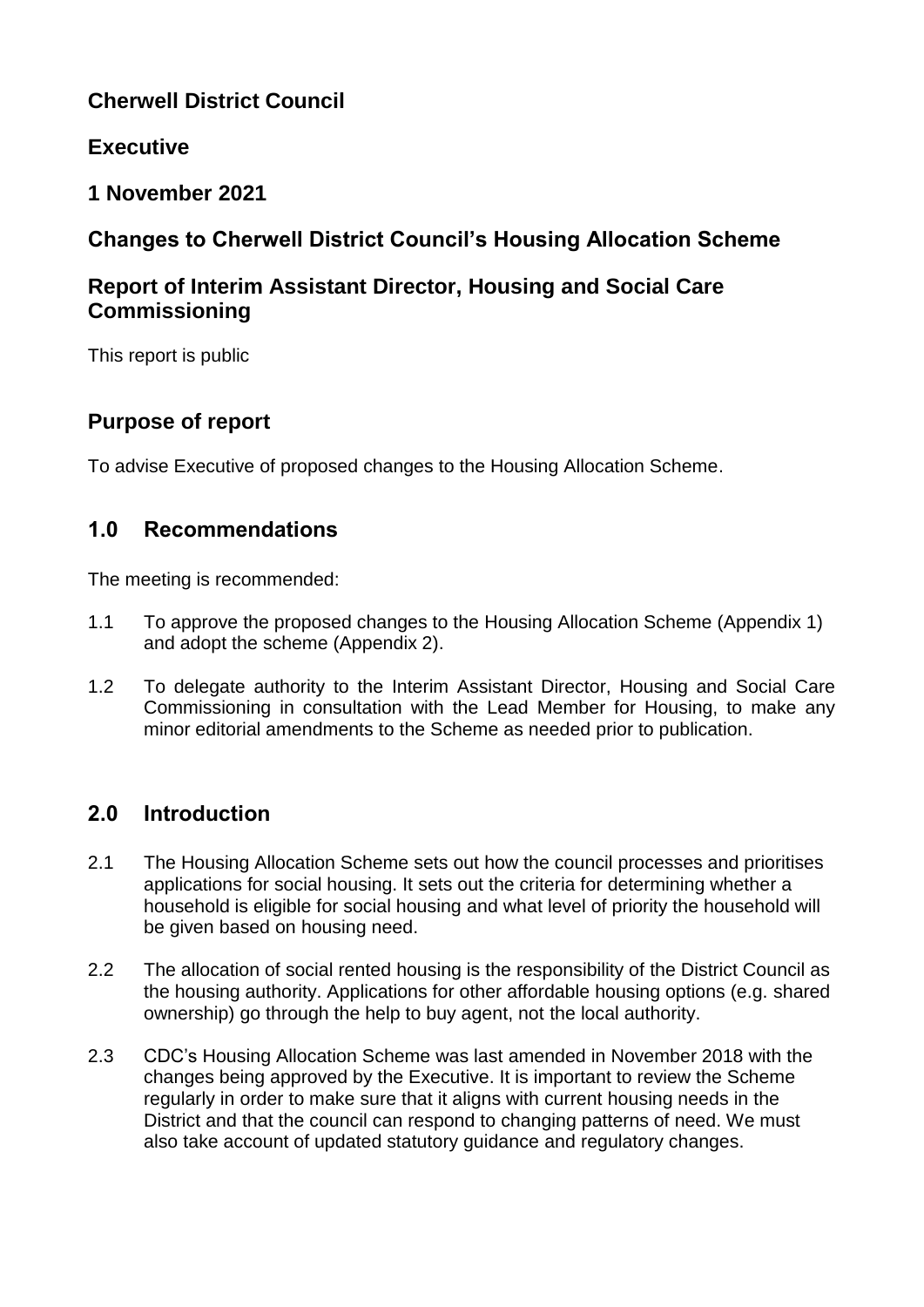## **3.0 Background**

- 3.1 There are currently around 1,800 households on the housing register that are eligible for and seeking social housing. This is a significant increase since early 2020 (when active applications were at 1,150) and the number continues to rise. This is due to both an increase in the number of applicants applying to join the housing register and a decrease in the number of properties becoming available to let.
- 3.2 Eligible households are placed in one of four bands with band 1 being the highest priority and band 4 the lowest. Processing times have been reduced from an average of 20 working days to assess new applications in 2019 to 3 working days in October 2021.
- 3.3 50-60 new applications to the housing register are currently received each week and the reduction in assessment times are the result of renewed focus and continual review of the assessment process.
- 3.4 Efficiencies in working practices have been introduced in stages over the last 18 months, with a LEAN review of the process also being carried out at the start of 2021.
- 3.5 Households bid for properties on a weekly cycle through the 'HomeChoice' website (choice-based lettings). The software is supplied under contract by Civica Abritas. For the minority of households that cannot bid themselves the Housing Allocations Team can set up auto-bidding on the system or place manual bids on behalf of the applicant.
- 3.6 The number of available properties to let through the housing register has reduced over the 18 months, in part impacted by the pandemic and a subsequent reduction or delay in new build social housing being delivered.
- 3.7 The number of properties let through the housing register in 2019/20 was 739. This reduced to 666 in 2020/21 and has reduced further to 214 during the first 6 months of 2021/22. As a result of increased demand and this reduction in supply, waiting times to secure social housing have increased over the last 18 months.

## **4.0 Drivers for Change**

- 4.1 Appendix 1 summarises the key changes that are proposed. Appendix 2 is the revised Allocation Scheme that incorporates these changes.
- 4.2 A feasibility study conducted by Crisis in Oxfordshire and published in November 2020 recommended that Oxfordshire councils review their allocation schemes in order to improve access to social housing for single homeless people including rough sleepers. Data reviewed by Crisis showed that on average only 13% of people in the Adult Homeless Pathway move on from their supported accommodation in any given year. People in the pathway with a connection to Cherwell should be able to join the housing register and receive a band 2 priority as per other homeless households. However, people can be excluded from the register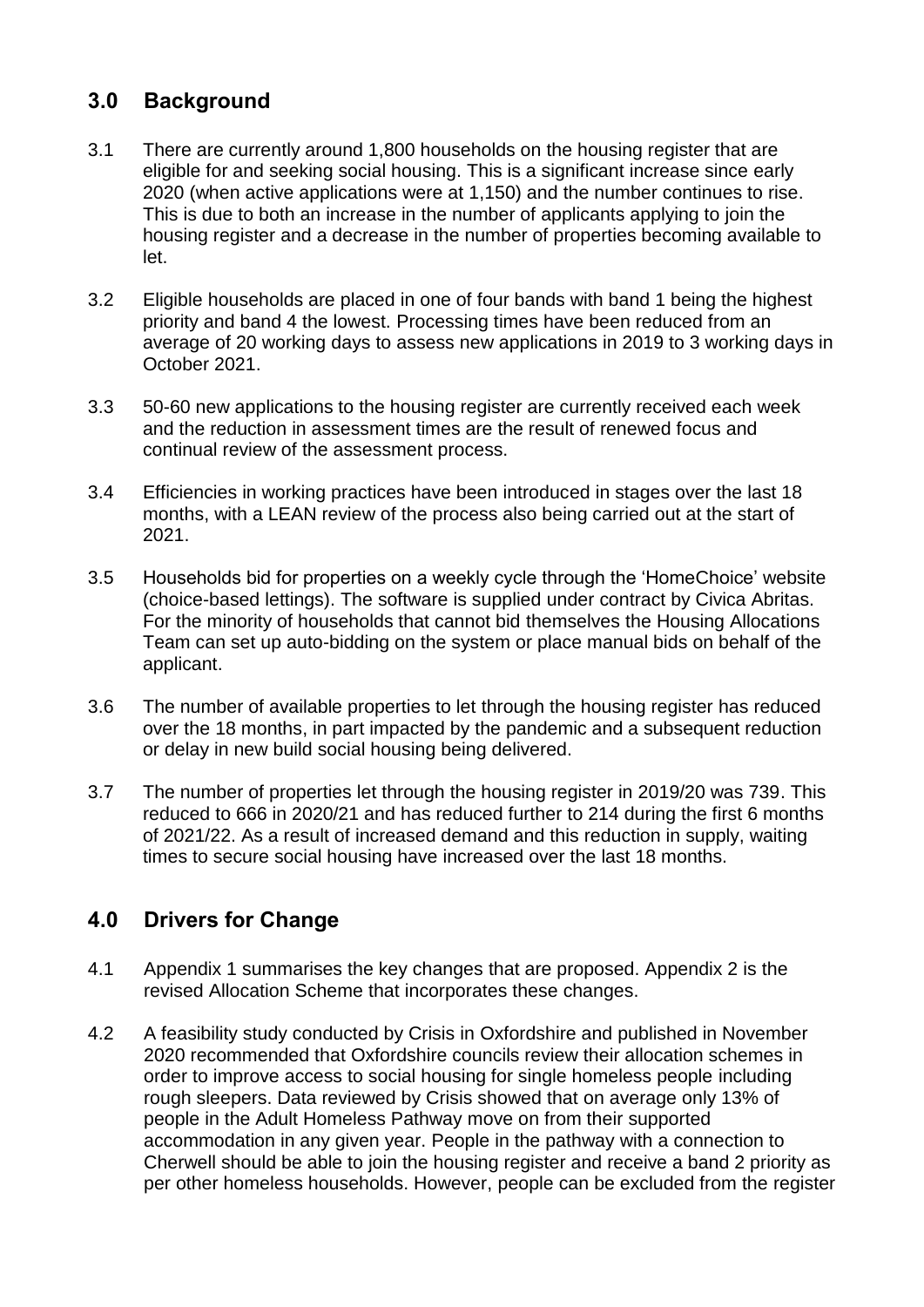as a result of past rent arrears or anti-social behaviour. We therefore intend to relax these barriers and will need to work with registered providers to avoid nominations being rejected. This will involve putting in place tenancy sustainment support so that individuals are 'tenancy supported' rather than having to be 'tenancy ready' before being offered a home. This is essential to moving towards a housing-led approach to preventing and resolving homelessness.

- 4.3 Homeless households that are in priority need are placed in band 2. Households with dependent children are automatically in priority need. Single people and couples who are homeless but not deemed to be in priority need receive band 3 status. We propose raising their priority to band 2 in order to help resolve the homelessness more quickly and treat all homeless households as high priority for social housing.
- 4.4. Some of the proposed changes are for clarification purposes i.e. to assist applicants and Housing staff to understand how criteria are applied and why a given band has been awarded.
- 4.5 Changes need to be made to give additional priority to members of the armed forces and their families, in line with statutory guidance. The new Scheme addresses this.
- 4.6 Foster carers and adopters will be given band 1 status. This will apply to 'kinship' carers who are already caring for children and those at the latter stages of the registration process with confirmation being provided by Children's Social Care. Band 1 status will enable carers to secure a suitable property as quickly as possible in order to sustain or take up their caring role for the benefit of the child(ren) concerned.
- 4.7 A new section has been added that acknowledges that some social housing in the district will be built to meet Oxford's unmet housing needs and will not be allocated through Cherwell District Council's housing register but by transfer of the allocations function to Oxford City Council (this is work in progress).
- 4.8 Currently, we consider any key worker in Oxfordshire for a Band 2 if they need to move to take up or continue with their key worker employment. However, for key workers in Oxfordshire that are not already based in Cherwell they currently need another connection to Cherwell to qualify (e.g. through residence, family members or other work). We propose changing this to allow Oxfordshire key workers in health, care and other public service roles where there is a demonstrable shortage of labour (i.e. a significant recruitment challenge) to join the register. The rationale is that their role benefits the whole county, including residents in Cherwell, whether they are employed or have another connection to Cherwell or not.

## **5.0 Consultation**

- 5.1 A 4-week public consultation was carried out during June/July 2021 on the revised Housing Allocation Scheme, supported by the corporate Consultation Team.
- 5.2 In order to help ensure the consultation was appropriately worded and relevant to respondents, two separate surveys were undertaken; one completed by members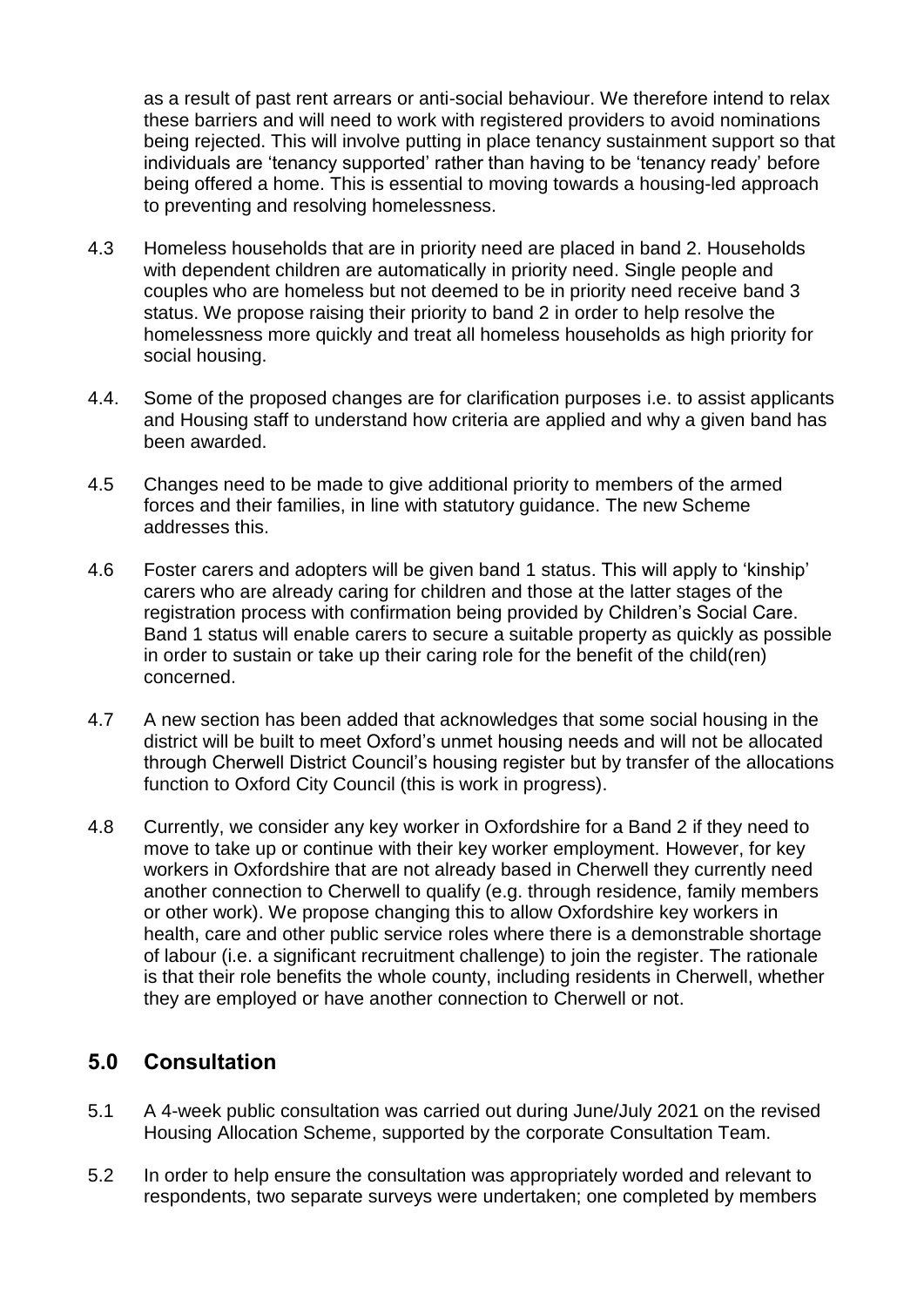of the general public and another for housing organisations including registered providers of social housing.

- 5.3 16 responses were received from housing organisations and housing providers with the vast majority of feedback on the proposed changes being positive.
- 5.4 46 responses were received from members of the general public. Responses were also mostly in support of the proposed changes although some responses were more neutral.
- 5.5 Following public consultation a report to the Overview and Scrutiny Committee was presented last month (September 2021). The committee supported the proposed changes.
- 5.6 No changes have been made to the revised Housing Allocation Scheme as a result of the feedback from the public consultation or as a result of feedback from the Overview and Scrutiny Committee.

## **6.0 Alternative Options and Reasons for Rejection**

6.1 The following alternative options have been identified and rejected for the reasons as set out below.

Option 1: Do nothing. Rejected on the basis that the current scheme does need to change in response to customer and staff feedback, developments in statutory guidance and to support the shift to a housing led approach.

## **7.0 Implications**

### **Financial and Resource Implications**

7.1 There are no direct financial implications arising from this report. There is an ongoing annual maintenance contract for Civica Abrtias software which has been included in the 21/22 budget.

Comments checked by: Kelly Wheeler, Finance Business Partner, 01295 221570, kelly.wheeler@cherwelldc.gov.uk

### **Legal Implications**

7.2 There are several legal implications arising from the content of this report, each has therefore been addressed separately below:

### *The Allocation Scheme*

*7.3* The Council's Housing Allocation Scheme is governed by Part VI of the Housing Act 1996 and must comply with the statutory requirements in the Act, as well as subsequent codes of guidance issued by MHCLG. Officers are satisfied that the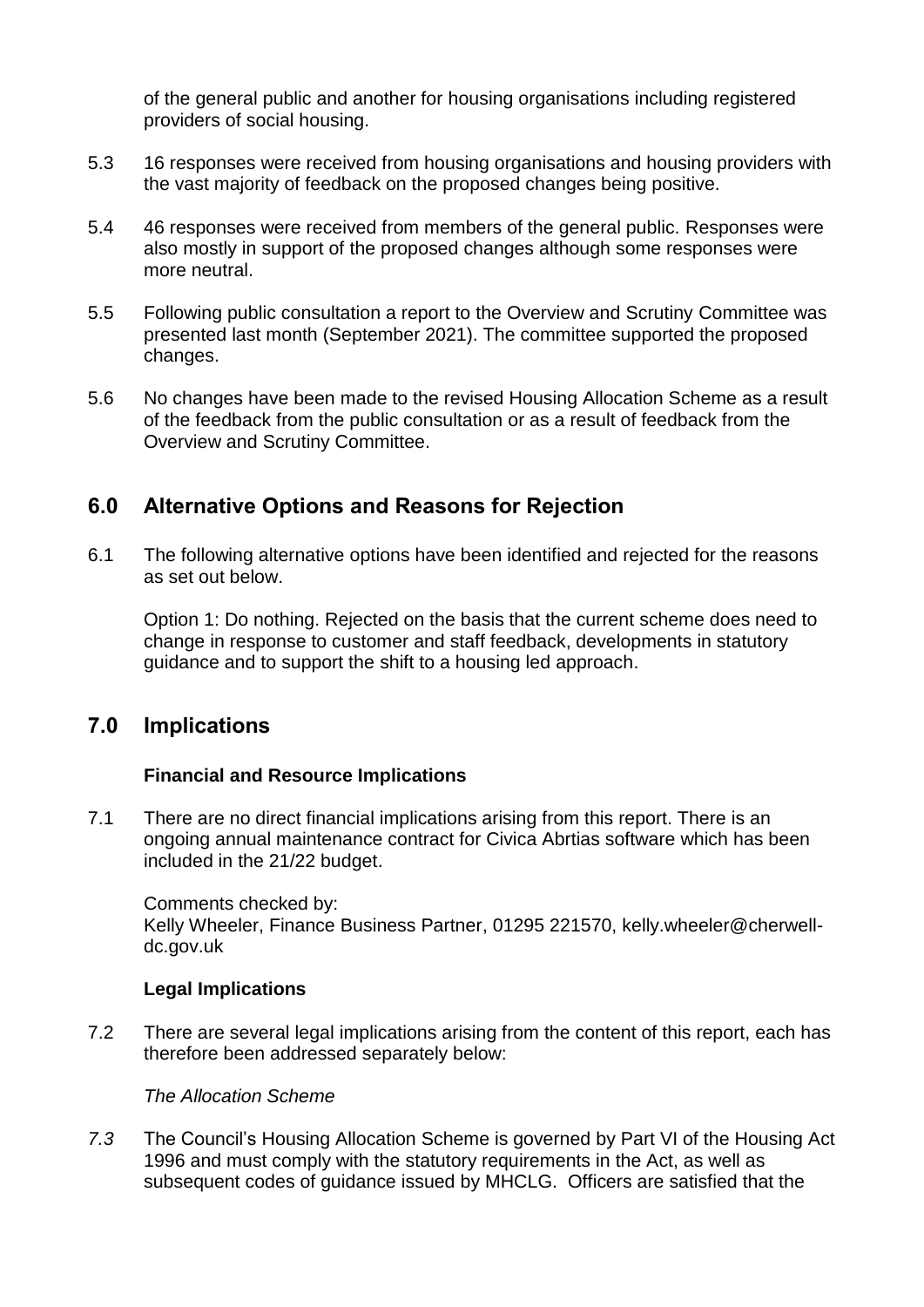revised Housing Allocation Scheme complies with the Act and the associated codes of guidance.

*The New IT System – Abritas*

*7.4* The new Abritas system has been through a procurement process, assisted by the Council's legal service and the shared procurement service. The contract is therefore compliant with the Public Contract Regulations and has been procured in accordance with the Council's Contract Procedure Rules.

#### *Consultation*

*7.5* As the report makes clear, there was a need, given the scale of changes to the Housing Allocations Scheme, to undertake a full public consultation on those changes. The consultation was assisted by the shared consultation service in order to ensure best practice was achieved.

Comments checked by: Richard Hawtin, Team Leader: Non-contentious, Email: [richard.hawtin@cherwell](mailto:richard.hawtin@cherwell-dc.gov.uk)[dc.gov.uk,](mailto:richard.hawtin@cherwell-dc.gov.uk) Telephone: 01295 221695

#### **Risk Implications**

- 7.6 Changes required to IT software in order to allow for the proposed changes are already in place should the proposed changes be agreed and so this does not present a risk.
- 7.7 Implementation of the changes, including changes to any applicant's housing register application (including priority band) can be made swiftly following approval of the changes.
- 7.8 These risks will be managed as part of the operational risk register and escalated to the leadership risk register as and when necessary.

Comments checked by: Louise Tustian, Head of Insight and Corporate Programmes, 01295 221786, louise.tustian@cherwell-dc.gov.uk

### **Equality and Inclusion Implications**

7.9 An equalities and climate impact assessment has been produced and is attached as Appendix 5. The allocation of social housing must be carried out in line with the Equality Act 2010 and plays a key role in addressing inequalities in housing.

Comments checked by:

Emily Schofield, Acting Head of Strategy, 07881 311707, Emily.schofield@cherwelldc.gov.uk